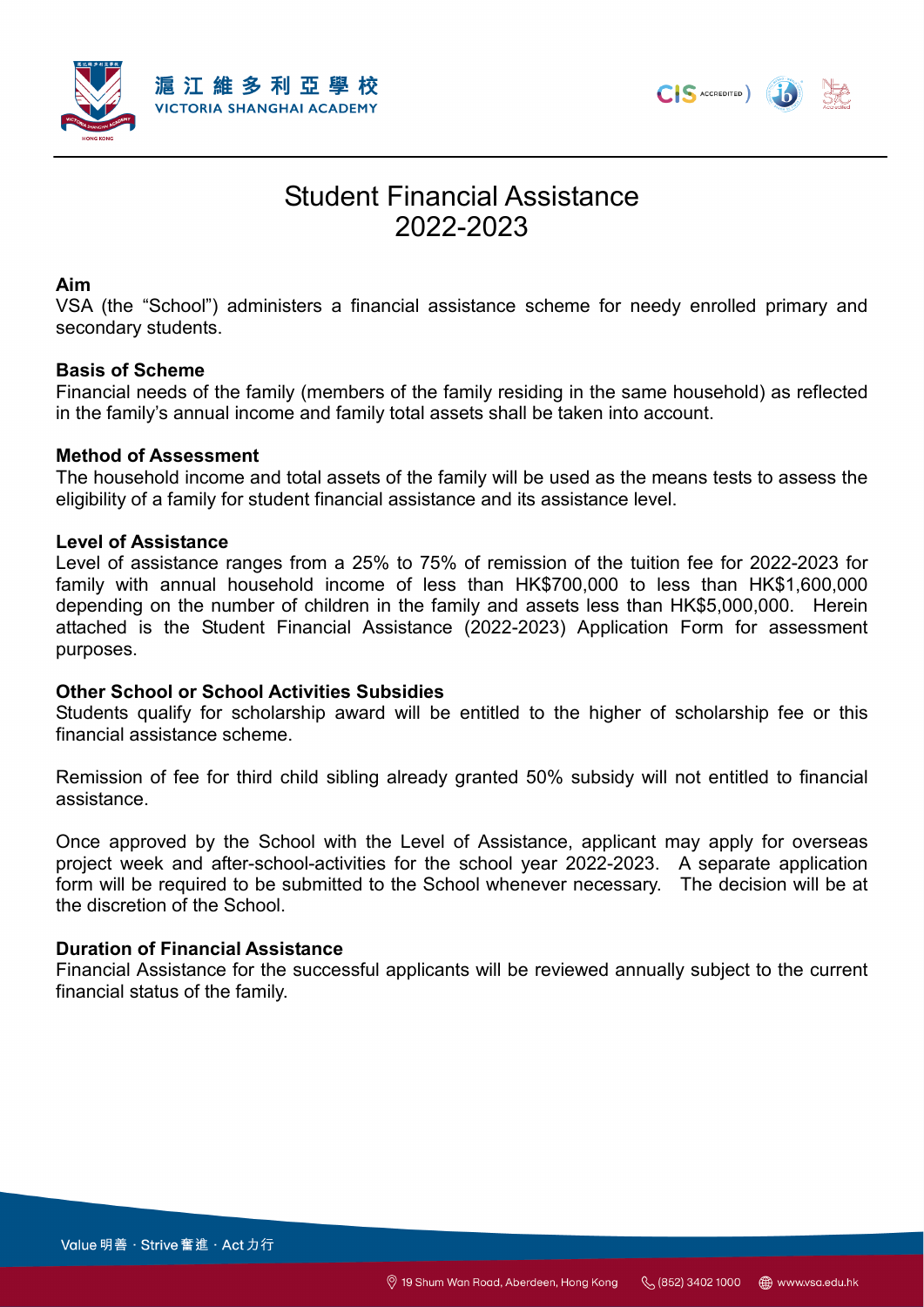



## **Application Method**

- 1. The applicant should complete and submit the application form to the School before deadline. The application deadline for the academic year 2022/2023 is **31st May 2022**.
- 2. Each family needs to submit one application only. Multiple applications from the same applicant will be voided and may lead to a delay in processing the application.
- 3. All data provided by the applicants in the application form must be supported by copies of relevant documents. Insufficient information/documents will delay in processing the application or even disqualified for further processing.
- 4. If necessary, the School will contact other government departments and organizations, including the employers of the applicant's family members, to authenticate any information related to the fee remission application.
- 5. Any misrepresentation of facts will lead to disqualification, refund in full of the financial assistance granted and possible prosecution. If there is overpayment due to error of calculation or assessment, applicants are liable to refund the overpaid amount.
- 6. If there is any inconsistency or ambiguity between the English version and Chinese translation, the English version shall prevail.

## **Emergency Financial Assistance**

If the financial circumstances of a family have changed adversely during the school year, the parent is still can launch an application to the School for fee remission any time during the school year.

### **Review and Enquiries**

The above rules and policies will be reviewed from time to time and be amended by the School on the recommendation of the School's Finance Committee.

If all applications with relevant supporting documents should be submitted before the deadline and preliminary assessment results will be communicated to applicants on or before the end of July each year.

The School reserves the right of interpretation and final decision in case of any dispute.

For enquiries, please call 3402-1035 during office hours.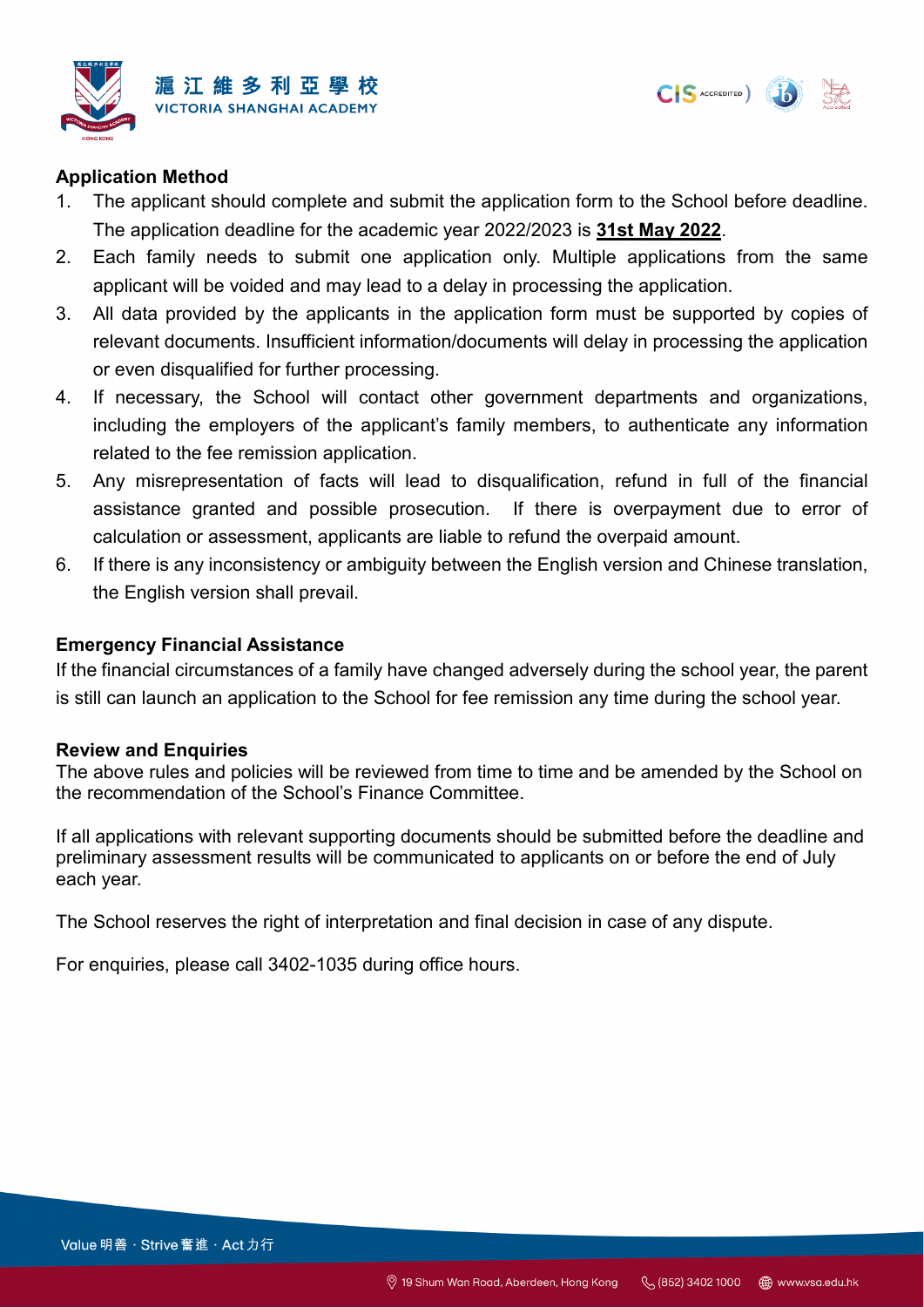



## **Student Financial Assistance (2022-2023) Application Form**

#### **Part I – Particulars of Applicant** *(Applicant must be parent of the student at VSA)*

| 1 Name (English)                                                               | Name (Chinese)                       |  |
|--------------------------------------------------------------------------------|--------------------------------------|--|
| 2 HKID Card Number                                                             |                                      |  |
| 3 Correspondence<br>Address<br>4 Daytime Contact<br>Number<br>5 Home Telephone | VSA E-mail Address<br>E-mail Address |  |

#### **Part II – Particulars of Family Members**

 $\mathbf{r}$ 

| A. Spouse<br>Name (English)<br><b>HKID Card Number</b>               | (Not Requires if $\Box$ Deceased $\Box$ Divorced $\Box$ Separated)                                                                                                                                                                                      | Name (Chinese)                  |                                 |           |
|----------------------------------------------------------------------|---------------------------------------------------------------------------------------------------------------------------------------------------------------------------------------------------------------------------------------------------------|---------------------------------|---------------------------------|-----------|
| 1 Name (English)<br><b>HKID Card Number</b>                          | <b>B. Unmarried Children Residing with the family</b><br><u> 1999 - Johann Harry Harry Harry Harry Harry Harry Harry Harry Harry Harry Harry Harry Harry Harry Harry Harry</u><br>Current Status □ Under Education □ In Employment □ Unemployed / Other | Name (Chinese)                  | (Student no. )                  |           |
| 2 Name (English)<br><b>HKID Card Number</b><br><b>Current Status</b> | □ Under Education □ In Employment □ Unemployed / Other<br>□ I wish to apply for financial assistance for this child for 2022-23 who attended Primary /Secondary _________________at VSA                                                                 | Name (Chinese)                  | (Student no.                    |           |
| 3 Name (English)<br><b>HKID Card Number</b><br><b>Current Status</b> | □ Under Education □ In Employment □ Unemployed / Other<br>□ I wish to apply for financial assistance for this child for 2022-23 who attended Primary /Secondary _________________at VSA                                                                 | Name (Chinese)                  | (Student no. )                  |           |
| C. Other Information                                                 |                                                                                                                                                                                                                                                         |                                 |                                 |           |
|                                                                      | 1. Has a Financial Assistance been granted in previous year                                                                                                                                                                                             |                                 | $\Box$ Yes (If yes, _________%) | $\Box$ No |
| 2. Has a Scholarship been granted in previous year                   |                                                                                                                                                                                                                                                         | $\Box$ Yes (If yes, _________%) | $\Box$ No                       |           |
|                                                                      | 3. Has a Third Siblings Remission been granted in previous year                                                                                                                                                                                         |                                 | $\Box$ Yes (If yes, _________%) | $\Box$ No |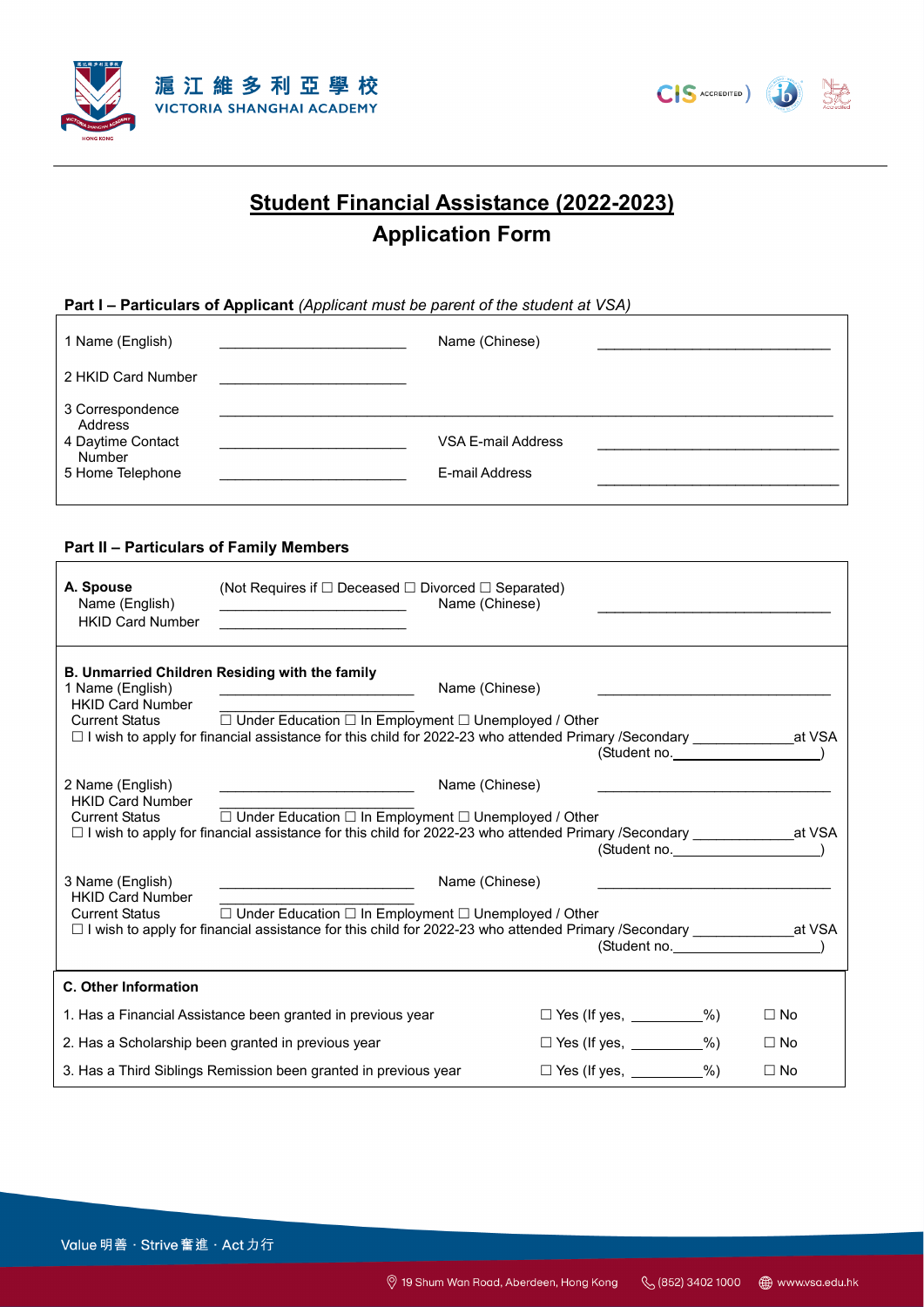



#### **Part III – Family Income**

Please provide information on you position, occupation and relevant income and those of your family members during the period from 1 April 2021 to 31 March 2022. If you or any family members have retired, become unemployed or was a housewife during the period, please specify the status and relevant duration. Additional sheet may be used if necessary.

|     | Applicant and Family Member                 | Position / occupation                                                                                    | Office Telephone | <b>Total Annual Income</b><br>HK\$ |
|-----|---------------------------------------------|----------------------------------------------------------------------------------------------------------|------------------|------------------------------------|
| (a) | Applicant                                   |                                                                                                          |                  |                                    |
| (b) | Spouse                                      |                                                                                                          |                  |                                    |
| (c) | <b>Unmarried Child Residing</b><br>together |                                                                                                          |                  |                                    |
| (d) | <b>Unmarried Child Residing</b><br>together |                                                                                                          |                  |                                    |
| (e) | <b>Unmarried Child Residing</b><br>together |                                                                                                          |                  |                                    |
| (f) | Other Income                                | Rental Income / Alimony /<br>Contribution from family, Relatives<br>or Friends /<br>Others (Pls specify: |                  |                                    |
|     | Total $(a)+(b)+(c)+(d)+(e)+(f)$             |                                                                                                          |                  |                                    |

#### **Part IV – Assets (where applicable)**

| <b>Principal Residence (owned by applicant)</b><br>Present market value of principal residence<br>Unpaid principals on first mortgage, second mortgage and /or equity loan<br>Monthly mortgage(s)/loan repayment(s) | HK\$ |
|---------------------------------------------------------------------------------------------------------------------------------------------------------------------------------------------------------------------|------|
| Principal Residence (rented by applicant)*<br>Monthly rental payment                                                                                                                                                |      |
| Other real estate (owned by applicant)<br>Present market value of other real estate<br>Unpaid principal on first mortgage, second mortgage and /or equity loan                                                      |      |
| <b>Bank Accounts</b><br>Total of parents' all bank accounts<br>Total of student's all bank accounts                                                                                                                 |      |
| <b>Investments</b><br>Investments market value (e.g.: stocks, bonds, mutual funds, etc.)                                                                                                                            |      |
| <b>Other Assets</b><br>Other assets market value (e.g.: private car, taxi etc.)                                                                                                                                     |      |

\*If housing is rented, please provide copy of the current rental agreement of your housing